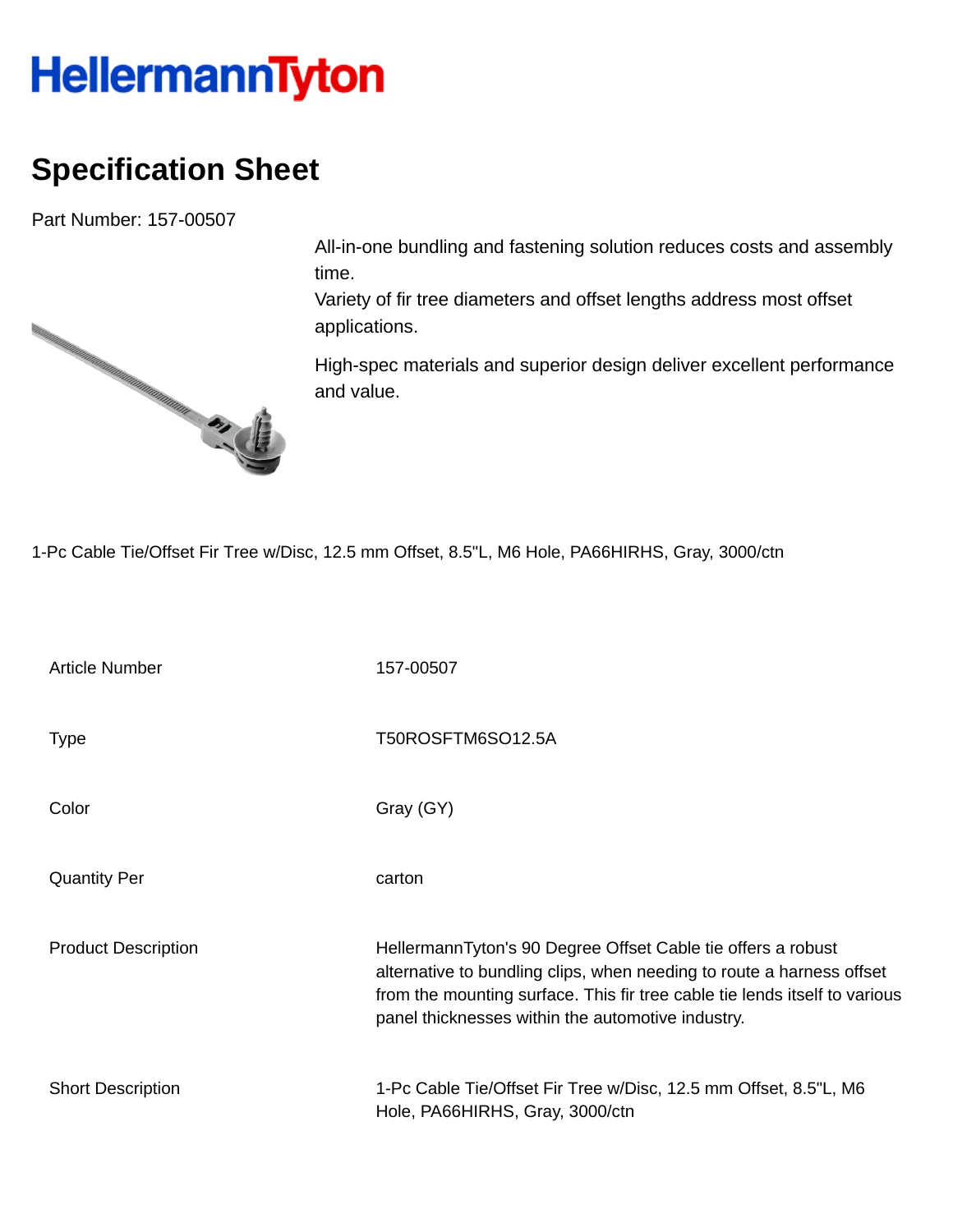| Minimum Tensile Strength (Imperial)   | 50.0                     |
|---------------------------------------|--------------------------|
| Minimum Tensile Strength (Metric)     | 222.4                    |
| Length L (Imperial)                   | 8.5                      |
| Length L (Metric)                     | 215.5                    |
| Offset Length (Imperial)              | 0.49                     |
| <b>Offset Length (Metric)</b>         | 12.5                     |
| <b>Fixation Method</b>                | Fir tree for round holes |
| <b>Identification Plate Position</b>  | none                     |
| <b>Releasable Closure</b>             | No                       |
| Width W (Imperial)                    | 0.20                     |
| Width W (Metric)                      | 5.1                      |
| <b>Bundle Diameter Min (Imperial)</b> | 0.08                     |
| <b>Bundle Diameter Min (Metric)</b>   | 2.0                      |
| <b>Bundle Diameter Max (Imperial)</b> | 1.97                     |
| <b>Bundle Diameter Max (Metric)</b>   | 50.0                     |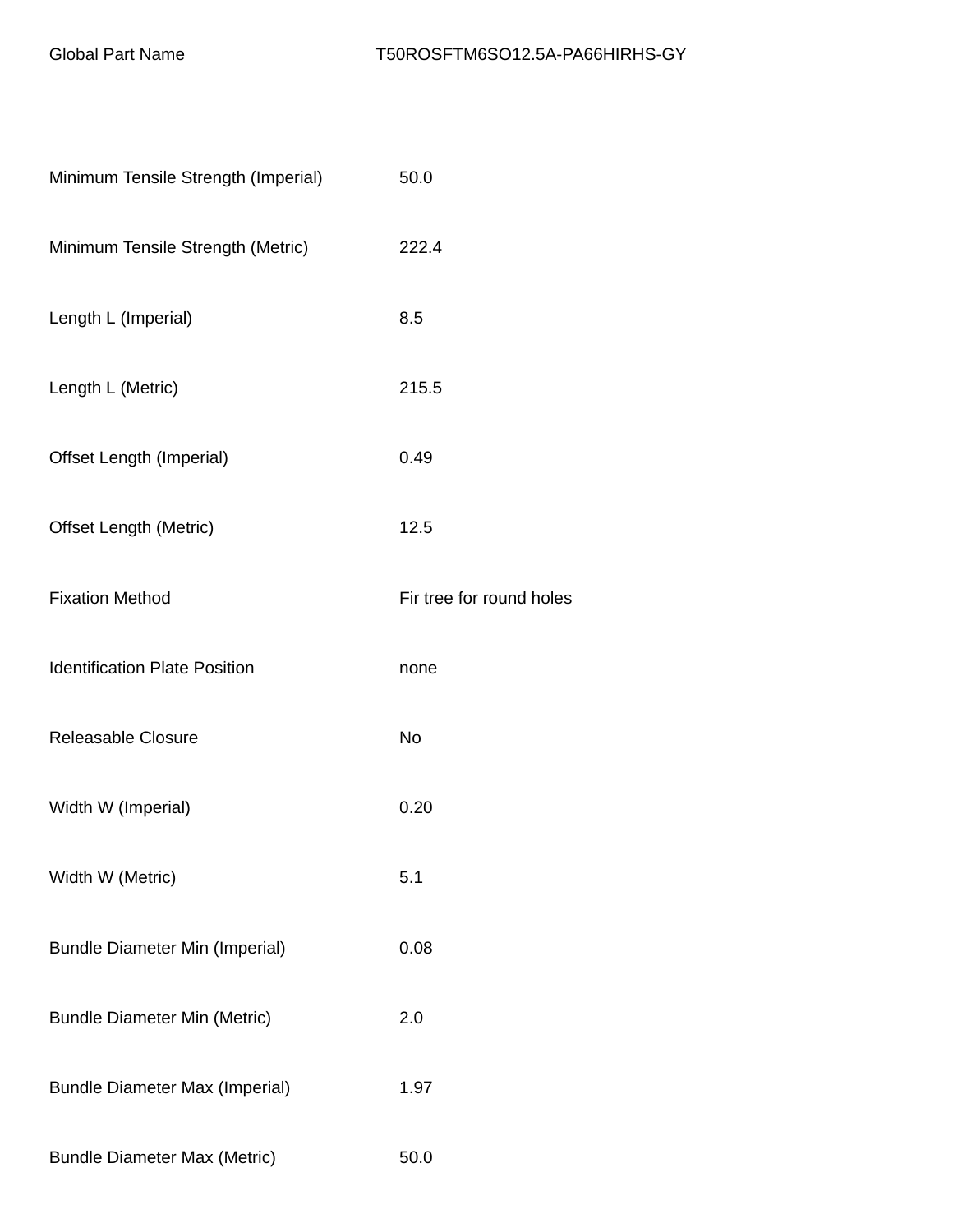| Height H (Imperial)                     | 0.80           |
|-----------------------------------------|----------------|
| Height H (Metric)                       | 21.40          |
| Panel Thickness Min (Imperial)          | 0.02           |
| Panel Thickness Max (Imperial)          | 0.2            |
| Panel Thickness Min (Metric)            | 0.6            |
| Panel Thickness Max (Metric)            | 5.5            |
| Mounting Hole Diameter D (Imperial)     | 0.24           |
| Mounting Hole Diameter D (Metric)       | M <sub>6</sub> |
| Mounting Hole Diameter D Min (Imperial) | 0.24           |
| Mounting Hole Diameter D Max (Imperial) | 0.24           |
| Mounting Hole Diameter D Max (Metric)   | 6.0            |
| Disc Diameter (Metric)                  | 15.0           |
| Disc Diameter (Imperial)                | 0.59           |

Material Material Polyamide 6.6, high impact modified, heat stabilized (PA66HIRHS) Material Shortcut **PA66HIRHS**